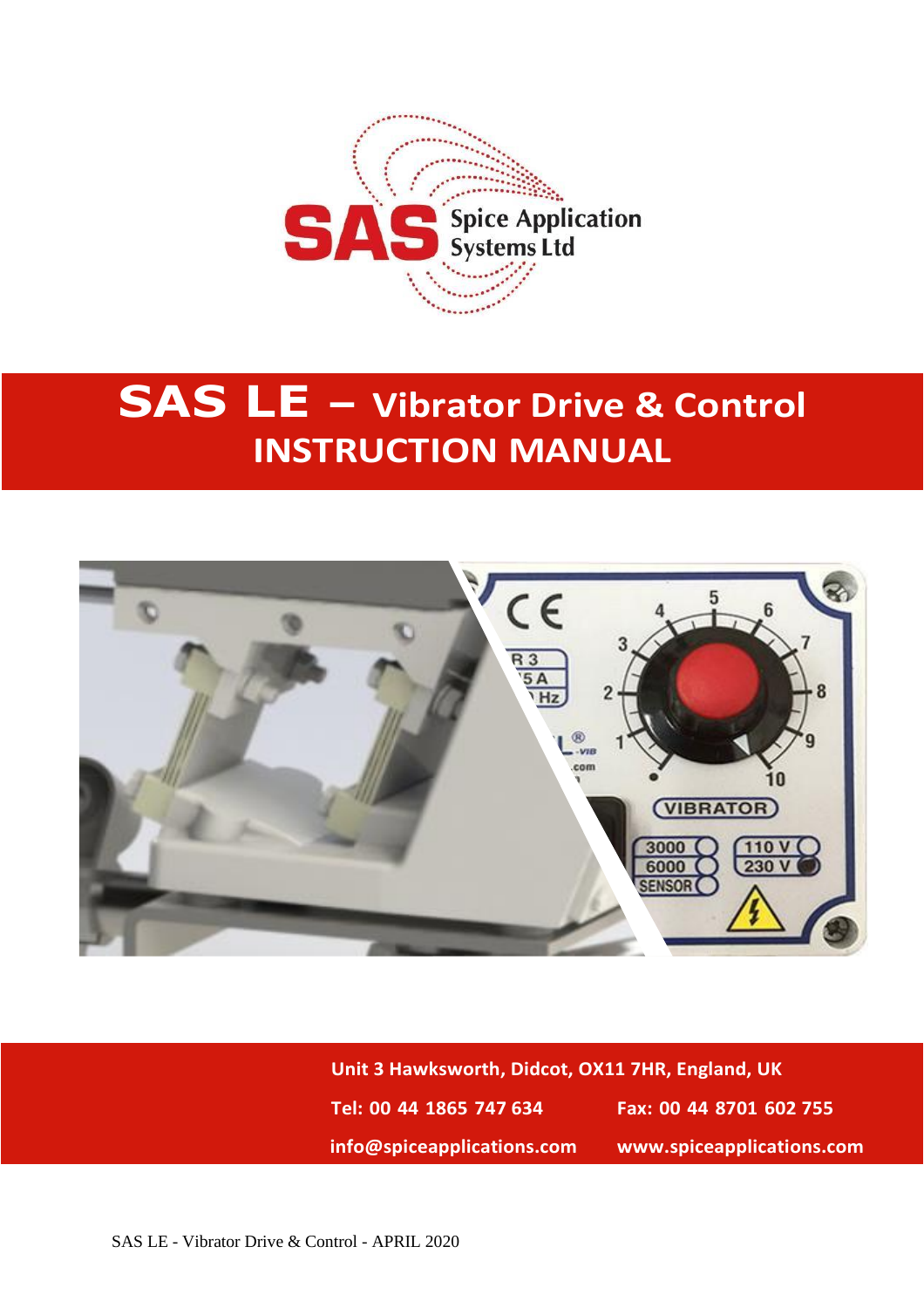#### **INDEX**

#### **DESCRIPTION OF INFORMATION PAGE NUMBERS**

**To obtain the best performance and reliability from this equipment it is strongly recommended to read the instruction manual thoroughly before attempting to use the equipment.**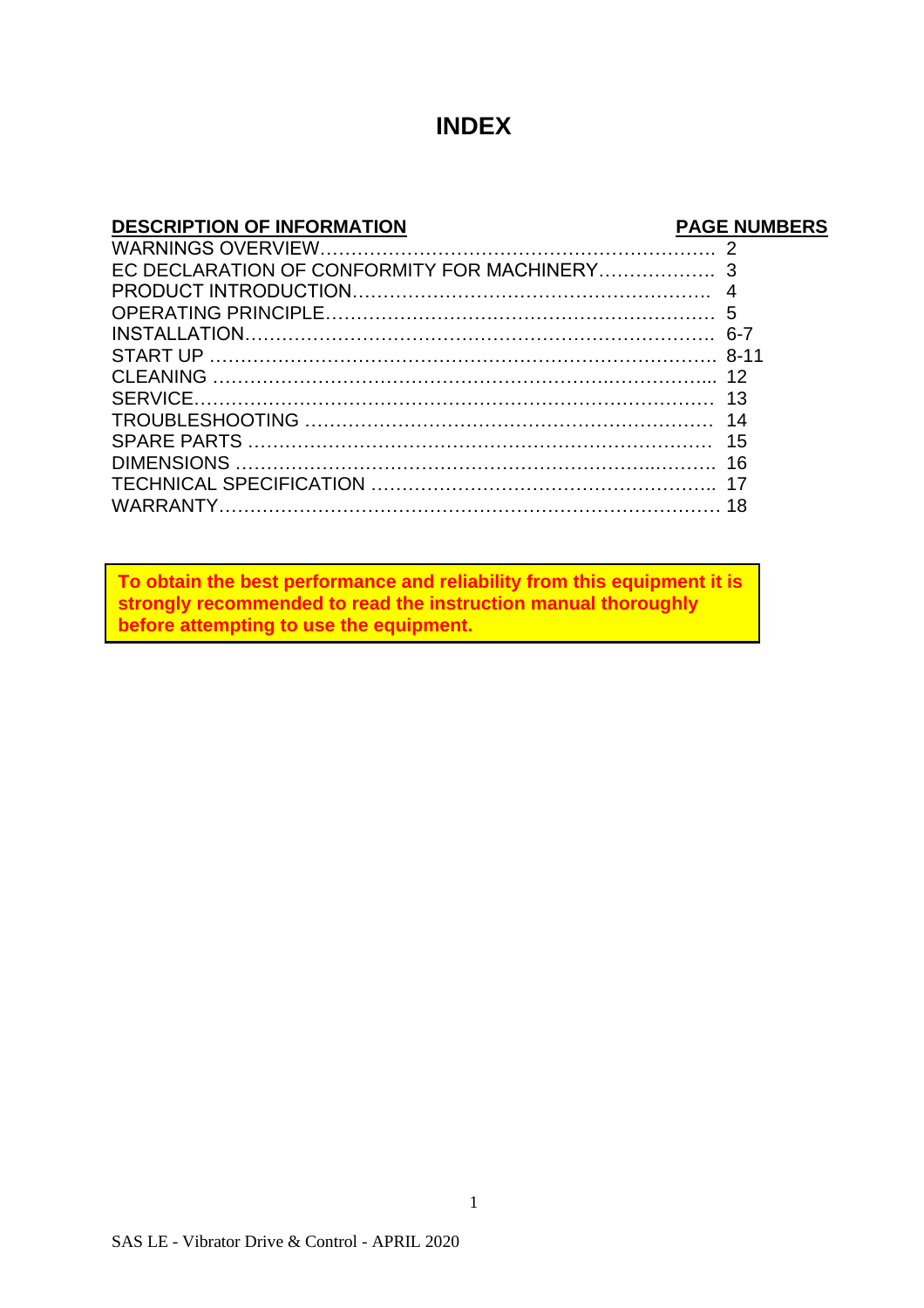## **WARNINGS OVERVIEW**

Re-adjustments, alterations or substitutions of any component may result in a hazardous operating condition a failure and possible damage to the equipment.

Any unauthorised modification will invalidate the warranty and could endanger the work force.

**Under no circumstances are any alterations allowed to the equipment without specific written instructions and consent from Spice Application Systems Ltd.**

#### **SAFETY GUIDELINES**

The person in charge of the manufacturing work area should ensure that personnel are properly trained in the use of this equipment. The safety rules which follow should be fully understood and applied at all times.

For more information, consult the local safety rules. In addition, the following precautions must be observed.

 $\sqrt{!}$  The equipment must be properly earthed. With the feeder and controller properly installed and all wiring completed, the equipment is ready for operation.

 $\sqrt{\frac{1}{\sqrt{1}}}$  Before performing any maintenance work, disconnect the electrical power supply at the safety disconnect switch.

Any sign of excessive heat or burned components is an indication of trouble. At first notice of an overheating condition, immediately investigate and correct the cause. This could eliminate a potentially major component failure.

**CAUTION:** Never lift the unit by the trough, as the feeder has been factory tuned for your specific application so it might be not working properly.

**CAUTION**: During normal operation, the feeder should perform with a smooth, even stroke. If a loud "striking" noise occurs, immediately turn off unit.

**WARNING!** Failure to observe the safety precautions contained within this manual could result in operational difficulties of the equipment and potential to create unsafe conditions.

**ALL personnel who are associated with the coating operation should read and fully understand this manual. It is especially important that the operators and maintenance team of the electrostatic equipment and their supervisory personnel understand the requirements for safe and proper usage of the electrostatic process.**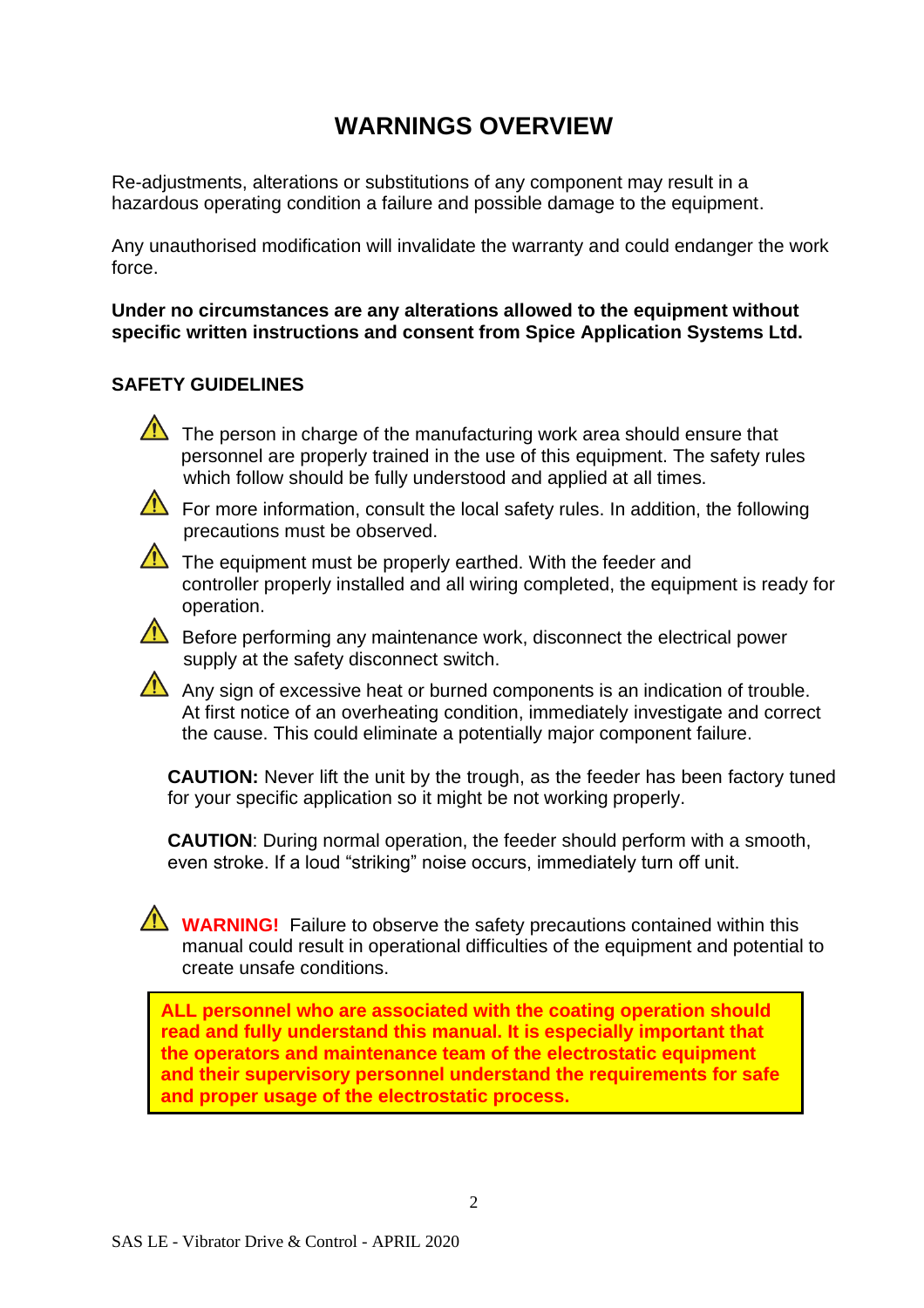## **DECLARATION OF CONFORMITY**

| <b>AUDIMAT</b><br>n.v. automation s.a.                                                                           | <b>CE Conformity Declaration</b> |
|------------------------------------------------------------------------------------------------------------------|----------------------------------|
| Tel.+32 2 735 38 95 Email: info@audimat.be                                                                       |                                  |
|                                                                                                                  |                                  |
|                                                                                                                  |                                  |
| 1. Product model: Electromagnetic Linear Vibrator Unit:                                                          |                                  |
| LEV1, LEV2, LEV3, LEV4, LEX1, LEX2, LEX3, LEX4 and LEX1-S                                                        |                                  |
| 2. Name and address of the manufacturer or is authorised representative :                                        |                                  |
|                                                                                                                  |                                  |
| Audimat automation S.A.                                                                                          |                                  |
| Th. Rooseveltstreet, 19                                                                                          |                                  |
| B-1030 Brussels                                                                                                  |                                  |
|                                                                                                                  |                                  |
| 3. This declaration of conformity is issued under the sole responsibility of the manufacturer.                   |                                  |
|                                                                                                                  |                                  |
| 4. Object of the declaration :                                                                                   |                                  |
| Equipment : Electromagnetic Vibrator                                                                             |                                  |
| Brand name: Tuxel-vib                                                                                            |                                  |
| Model/type : Electromagnetic Linear vibrator unit : types LEV1, LEV2, LEV3, LEV4, LEX1, LEX2, LEX3, LEX4         |                                  |
| The electromagnetic linear vibrator is designed to fit a linear feeder tray. This declaration of conformity only |                                  |
| relates to the linear vibrator and not to the control unit which is a separate device.                           |                                  |
|                                                                                                                  |                                  |
| 5. The object of the declaration described above is in conformity with the relevant Union harmonization          |                                  |
| legislation :                                                                                                    |                                  |
| - Low voltage directive 2014/35/EU - applied harmonized standard(s) :                                            |                                  |
| - EMC Directive 2014/30/EU - applied harmonized standard(s) :                                                    |                                  |
| - RoHS Directive 2011/65/EU - applied harmonized standard(s) :                                                   |                                  |
|                                                                                                                  |                                  |
| 6. References to the relevant harmonised standards used or references to the other technical                     |                                  |
| specifications in relation to which conformity is declared :                                                     |                                  |
| LVD:<br>EN 60204-1:2018                                                                                          |                                  |
| EN 60529:1992+A2:2013                                                                                            |                                  |
|                                                                                                                  |                                  |
|                                                                                                                  |                                  |
| 7.<br>Signed for and on behalf of:                                                                               |                                  |
| Brussels 01/01/2019<br>Place and time :                                                                          |                                  |
| Manufacturer:<br>Audimat automation S.A.                                                                         |                                  |
| Authorised representative(s):                                                                                    |                                  |
|                                                                                                                  |                                  |
|                                                                                                                  |                                  |
| <b>UMAIN</b>                                                                                                     |                                  |
|                                                                                                                  |                                  |
| Dunand Vincent, administrator                                                                                    |                                  |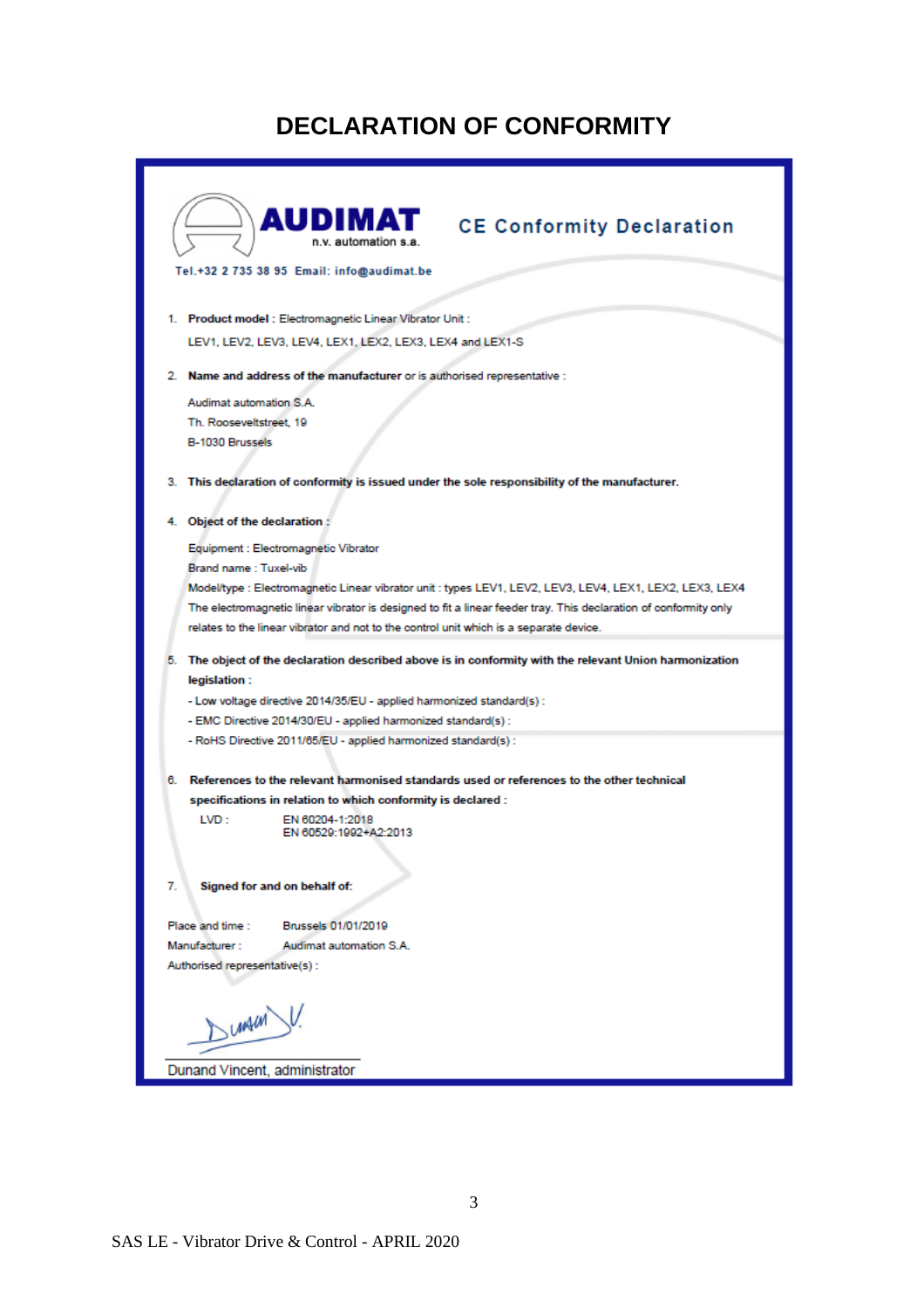## **PRODUCT INTRODUCTION**

The SAS electromagnetic patented vibrating feeder design consist in two parts, defined equipment and coupled by means of leaf springs.

The drive operation is due to an electromagnet interdependent with the static equipment, which energized by half wave current, attracts or loosens the electromagnet which is interdependent with the trough producing the right vibratory movement of it.

The drive is equipped with tightening shoes and holes, which are pre-determined by fixing of the patented trough for the different applications.





SAS 1DV SAS 1VF **Dry Powder Vibrator Assembly Infeed Vibrator Assembly** 

The vibration movement is regulated by a Stabilized controller via an integrated potentiometer.



**R3FC Controller – SAS ASSEMBLY NUMBER DV 200-097**

(common for all Vibrator drives)

| <b>SAS</b>              | <b>TRAY SIZE</b>      | <b>VIBRATOR</b>  | <b>VIBRO MOTOR</b> |
|-------------------------|-----------------------|------------------|--------------------|
| <b>APPLICATION</b>      | (dimension in mm)     | <b>MODEL</b>     | <b>ASSY</b>        |
| <b>SAS 1DV-500-X</b>    | 75 wide x 500 long    | LEX <sub>1</sub> | DV 200-092         |
| <b>SAS 1DV-760-X</b>    | 75 wide x 760 long    | LEX <sub>2</sub> | DV 200-090         |
| <b>SAS 1DV-1000-X</b>   | 75 wide x 1,000 long  | LEX <sub>2</sub> | DV 200-090         |
|                         |                       |                  |                    |
| <b>SAS IVF-200-1000</b> | 200 wide x 1,000 long | LEX <sub>4</sub> | VF 200-288         |
| <b>SAS IVF-400-1000</b> | 400 wide x 1,000 long | LEX <sub>4</sub> | VF 200-288         |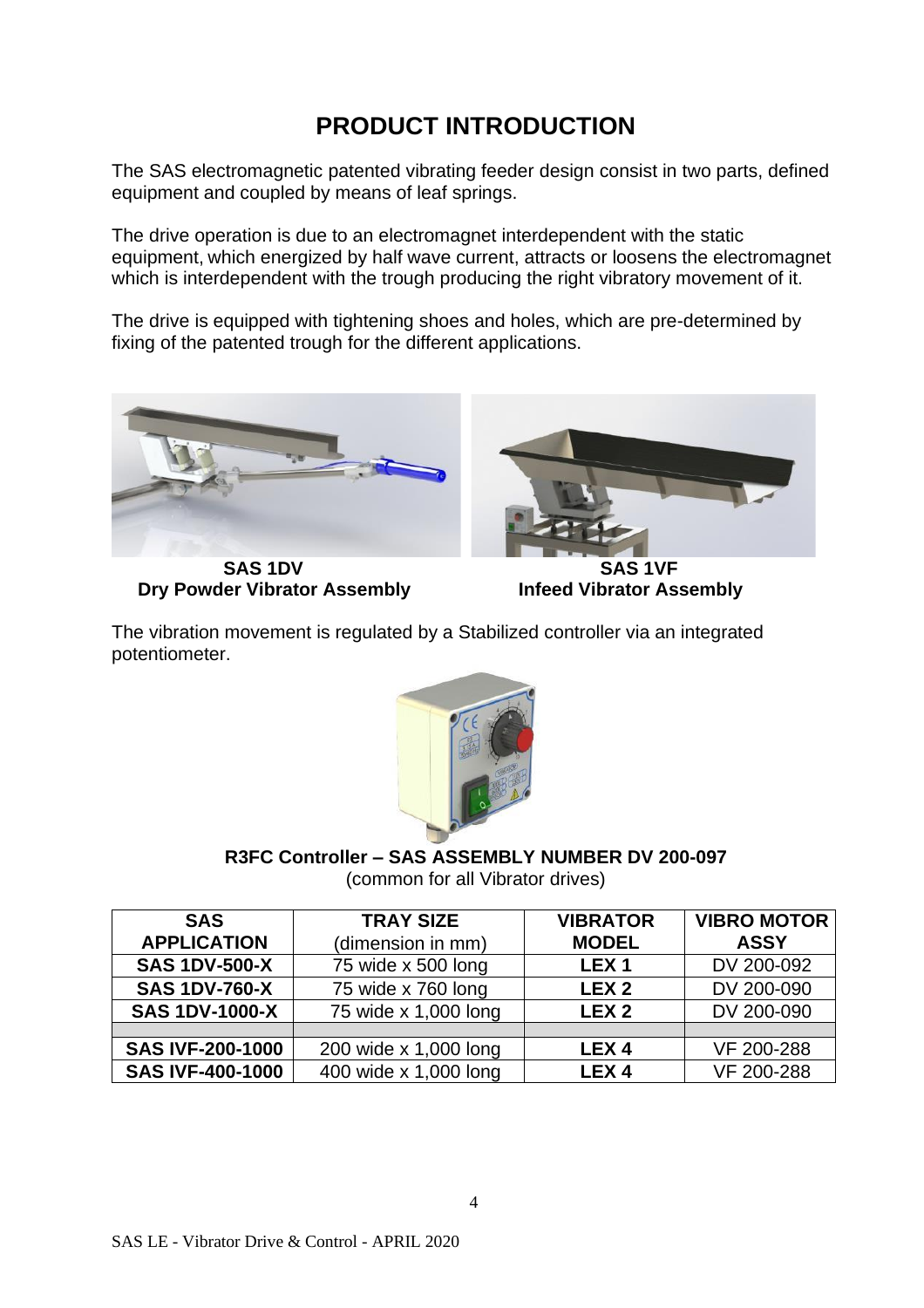## **OPERATING PRINCIPLE**

When operating, the drive produces an alternated vibrating stroke on the surface of the feeder trough. This stroke results from the action of the electromagnet as it pulls the trough backward and forward.

This one is closely connected with the network frequency (50 or 60 Hz) and produces the feed of what is on the trough, thanks to the angle of leaf springs.

The drive requires the use of a controller containing a rectifier, which converts alternating current into rectified current and also regulates the speed of the system.



 **SAS 1DV SAS 1VF** Dry Vibrator System (patented) Infeed Vibrator System

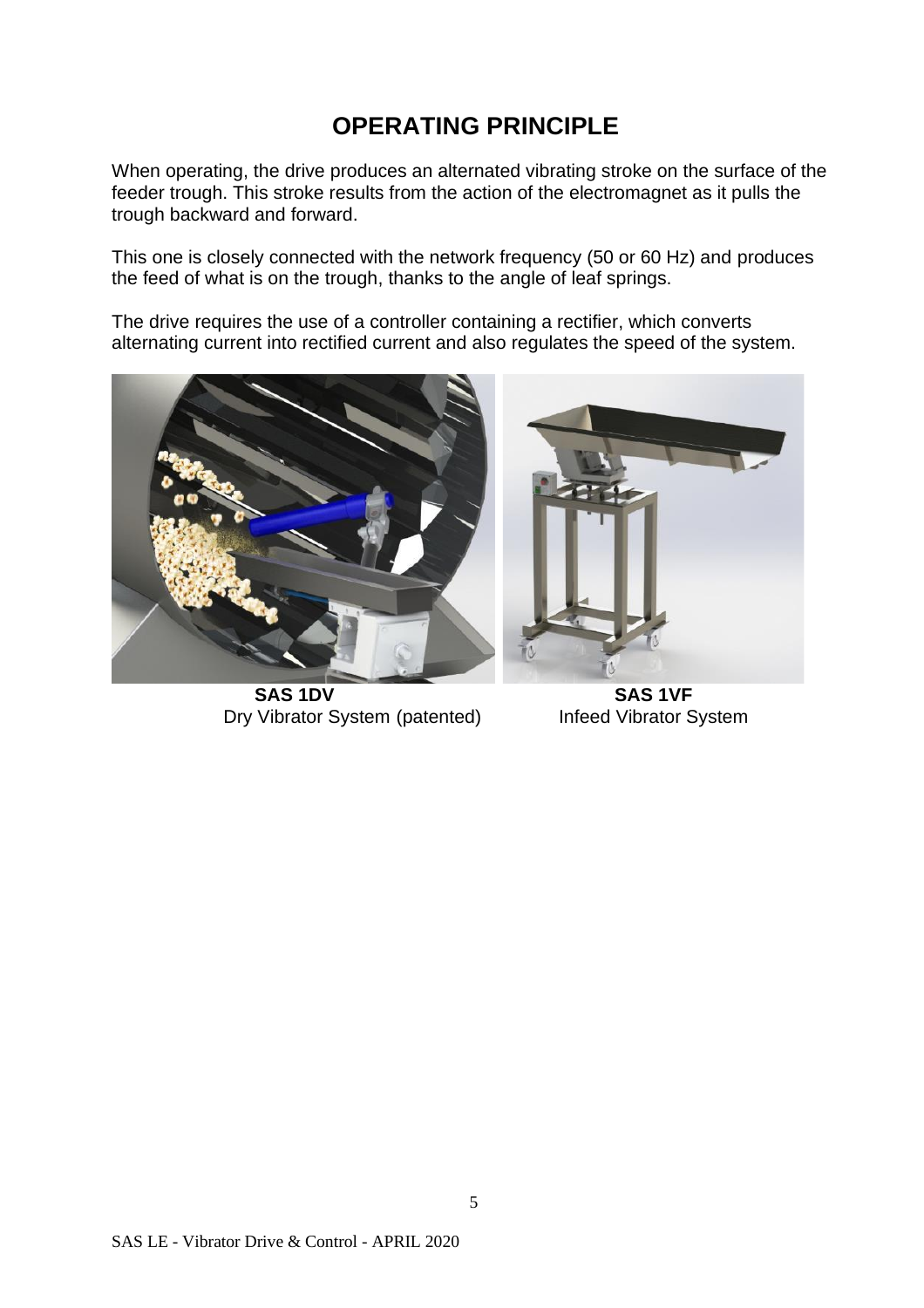#### **INSTALLATION**

#### **DELIVERY INSPECTION**

Upon receipt, carefully unpack the drive, remove all packing bands and thoroughly inspect the drive for any damage that may have occurred during shipment. If damage is found, please contact SAS.

 $\bigwedge$ 

**CAUTION:** Never lift the unit by the trough, as the drive has been factory tuned for your specific application so it might be not working properly.

**NOTE**: When installing the drive, the rigidity of the support area must be carefully considered.

The unit must not be installed where the trough could come in contact with any rigid object or adjacent surface. A 305 mm clearance must be maintained between the vibrating part and adjacent static parts.

The separate control assembly should be installed as close to the drive as possible, where it is easily seen by and accessible to the operator. Installation on a wall, in a clean, dry vibration-free location is recommended. Install the control in an open location where it will receive adequate ventilation, this will ensure prolonged component life.

**NOTE:** The voltage and frequency of the power supply must match that designated on the nameplate. The line conductor and the conductor between the drive and separate control must be of sufficient size and flexible to carry the required current and voltage (as stamped on the nameplate). The wiring connections between the drive, control and power supply must be secure and in accordance with the wiring diagram supplied with the control.

**WARNING:** The equipment must be properly earthed. With the drive and controller properly installed and all wiring completed, the equipment is ready for operation.



**R3FC Controller**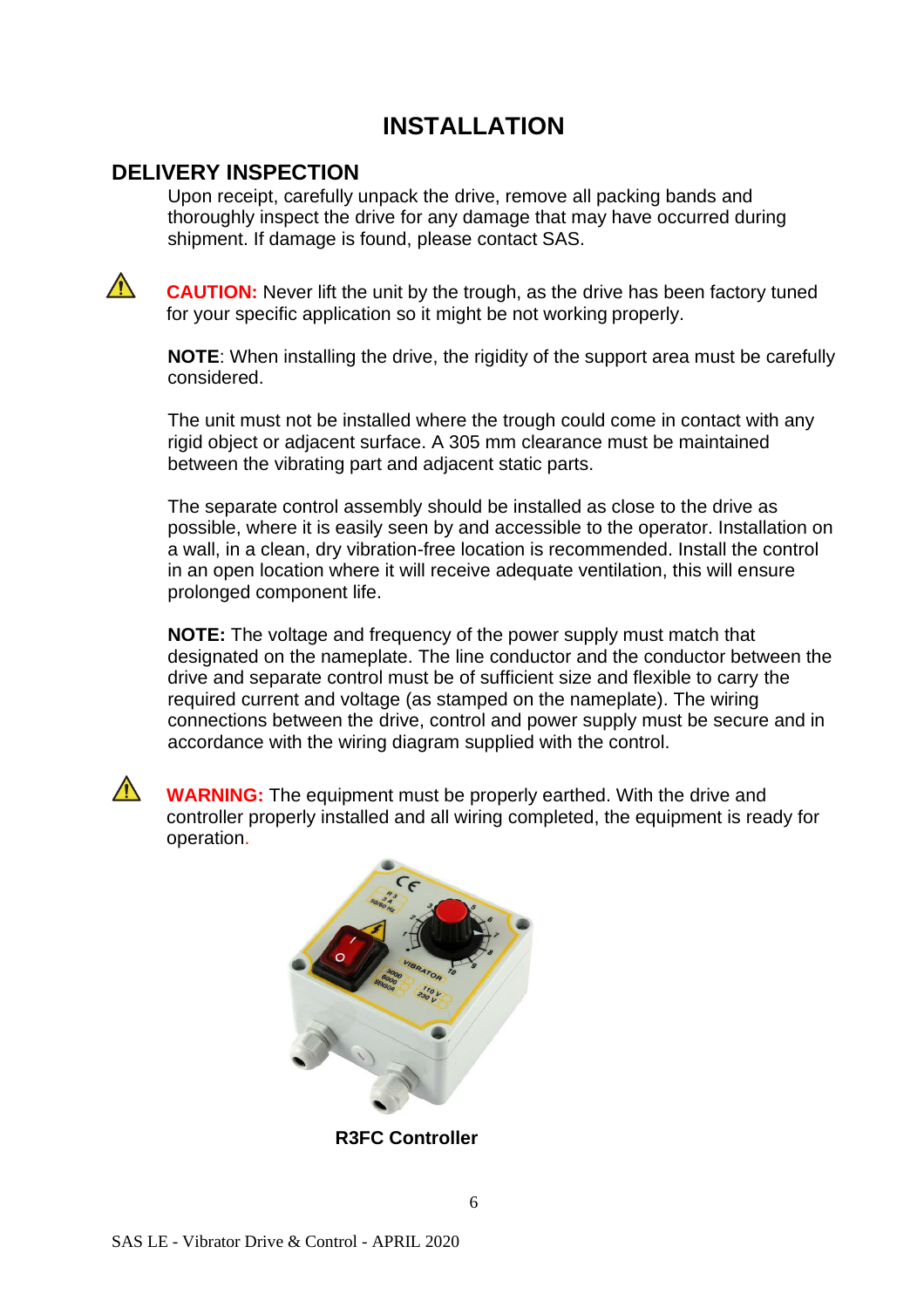#### **INSTALLATION**

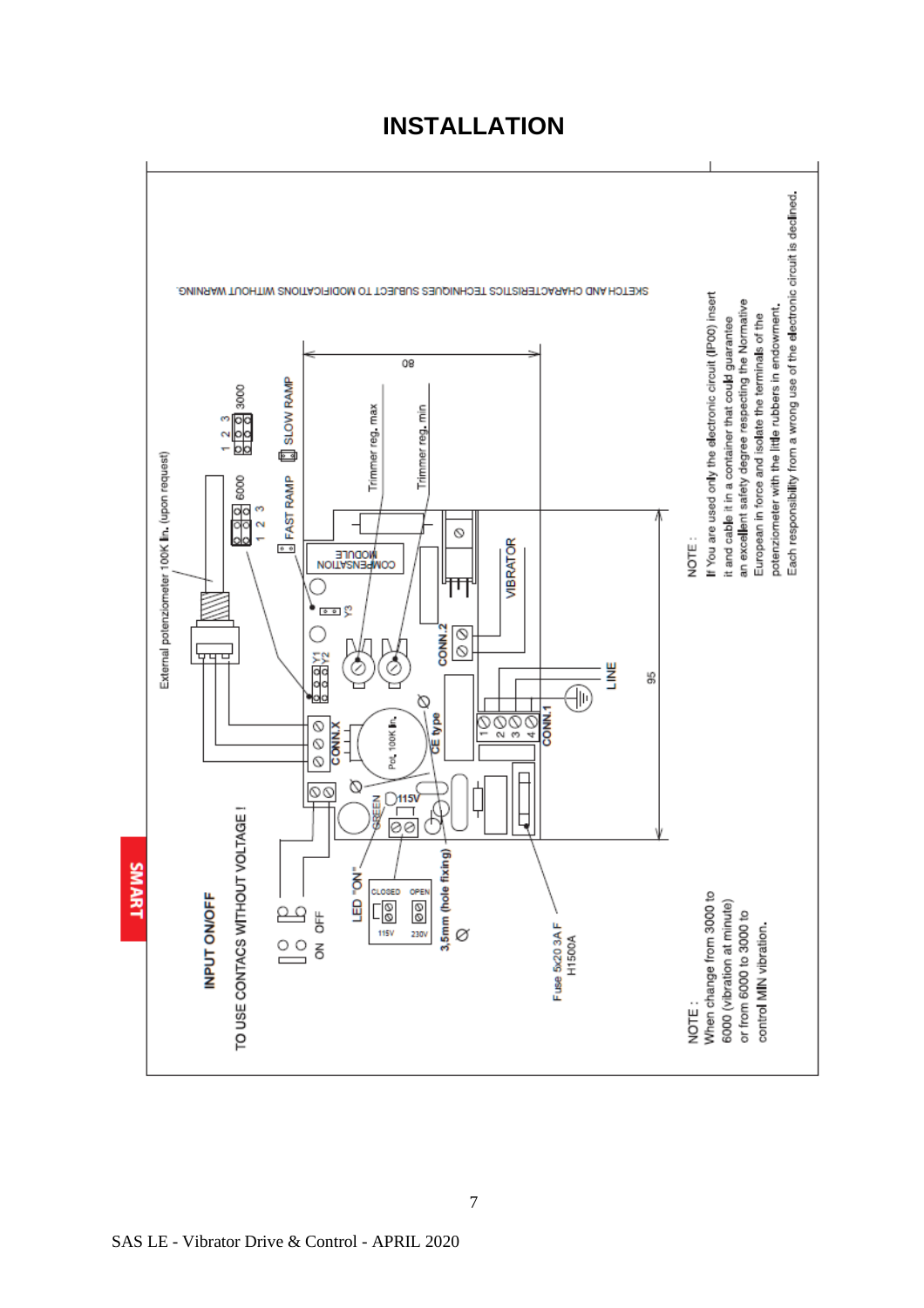**WARNING:** Unauthorized modification of the drive or use of unauthorized parts may damage the feeder.

SAS will not assume responsibility for feeder performance as a result of any unauthorized alterations to the equipment. Consult SAS before modifying your equipment.



 $\bigwedge$ 

 $\bigwedge$ 

**WARNING:** The control door must be kept closed and secured while the equipment is in operation.

Before starting the equipment, rotate the potentiometer to "0", that is counterclockwise position, turn the switch to its ON position and the feeder will begin operating at a low rate of feed. While the drive is running at this low rate, check all external bolts of the feeder assembly for tightness. Check the feeder support, making sure it is rigid and the feeder is not touching any rigid objects or an adjacent structure.

**CAUTION**: During normal operation, the drive should perform with a smooth, even stroke. If a loud "striking" noise occurs, immediately turn off unit.

Striking is the result of the faces of the armature and core making contact. Striking can result in serious damage to the unit. Refer to the **Fig.1** and **Air Gap** section in this manual for instructions on adjusting the air gap or refer to Troubleshooting for instructions on avoiding a striking condition. If the drive operating satisfactorily, load the trough with the material to be conveyed and adjust the potentiometer to the desired output. Clockwise rotation will increase the feed rate, the material will flow along the trough surface in a smooth, controlled rate of feed toward the discharge end of the trough.

#### **AIR GAP**

The air gap is the spacing that exists between the armature and magnet assembly, proper adjustment of the air gap is extremely important for good drive operation. If the air gap is adjusted so the armature and magnet assembly are too close, the faces of these items will make contact during feeder operation, the "striking". On the other hand, if the air gap is adjusted so the armature and magnet assembly are too far apart, the drive current may climb to a dangerous level and result in coil burn-out, failure of control components.

 $\bigwedge$ 

**CAUTION: Do not operate the drive when either of the above conditions exist. The air gap is properly set at the factory. So, adjustment is rarely required. However, if high voltage is applied to the drive, or if the air gap has been altered due to improper handling, an adjustment may be in order.**

**ATTENTION: a poor adjustment of the gap can cause overheating of the coil, his destruction and cause substantial burns; its setting is imperative!**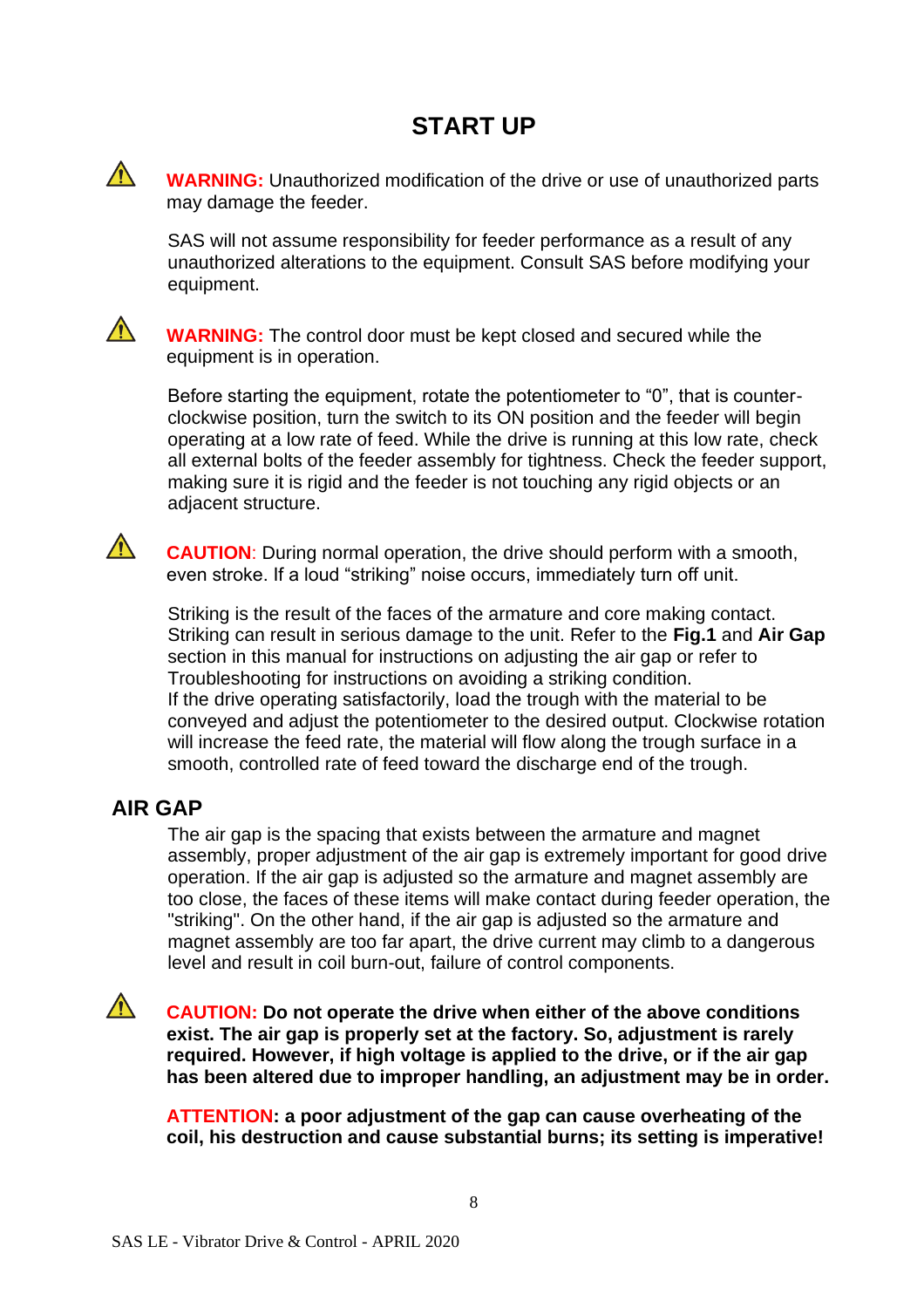#### **ADJUSTING THE AIR GAP**

To adjust the air gap, perform the following steps referring to page 10 - **Fig. 3**

- 1. Loosen the nut (2)
- 2. Screw the screws (1), clockwise, until it comes to the end of the stroke and so right in time with the drive.
- 3. Loosen the screw (1), counterclockwise, with reference to **Table 1**, determine the adequate air gap for your drive. So, turn the screw so many times as necessary to obtain the required air gap.
- 4. Tighten the nut to maintain the set screw tightly (1).

**NOTE:** The air gap adjustment is a very delicate procedure and it may require some time to properly obtain the desired setting.

| <b>MODEL</b>     | <b>COIL</b><br><b>DIMENSION</b> | <b>QUANTITY</b> | <b>AIR GAP</b>     | <b>ROTATION OF</b><br><b>THE SCREW</b> |
|------------------|---------------------------------|-----------------|--------------------|----------------------------------------|
| LEX <sub>1</sub> | $\varnothing$ 21                |                 | $1.5 \, \text{mm}$ | $360^\circ$<br>1 full turn             |
| LEX <sub>2</sub> | $\varnothing$ 28                |                 | $3$ mm.            | $720^\circ$<br>2 full turns            |
| LEX <sub>4</sub> | $32 \times 40$                  |                 | $3$ mm.            | $720^\circ$<br>2 full turns            |



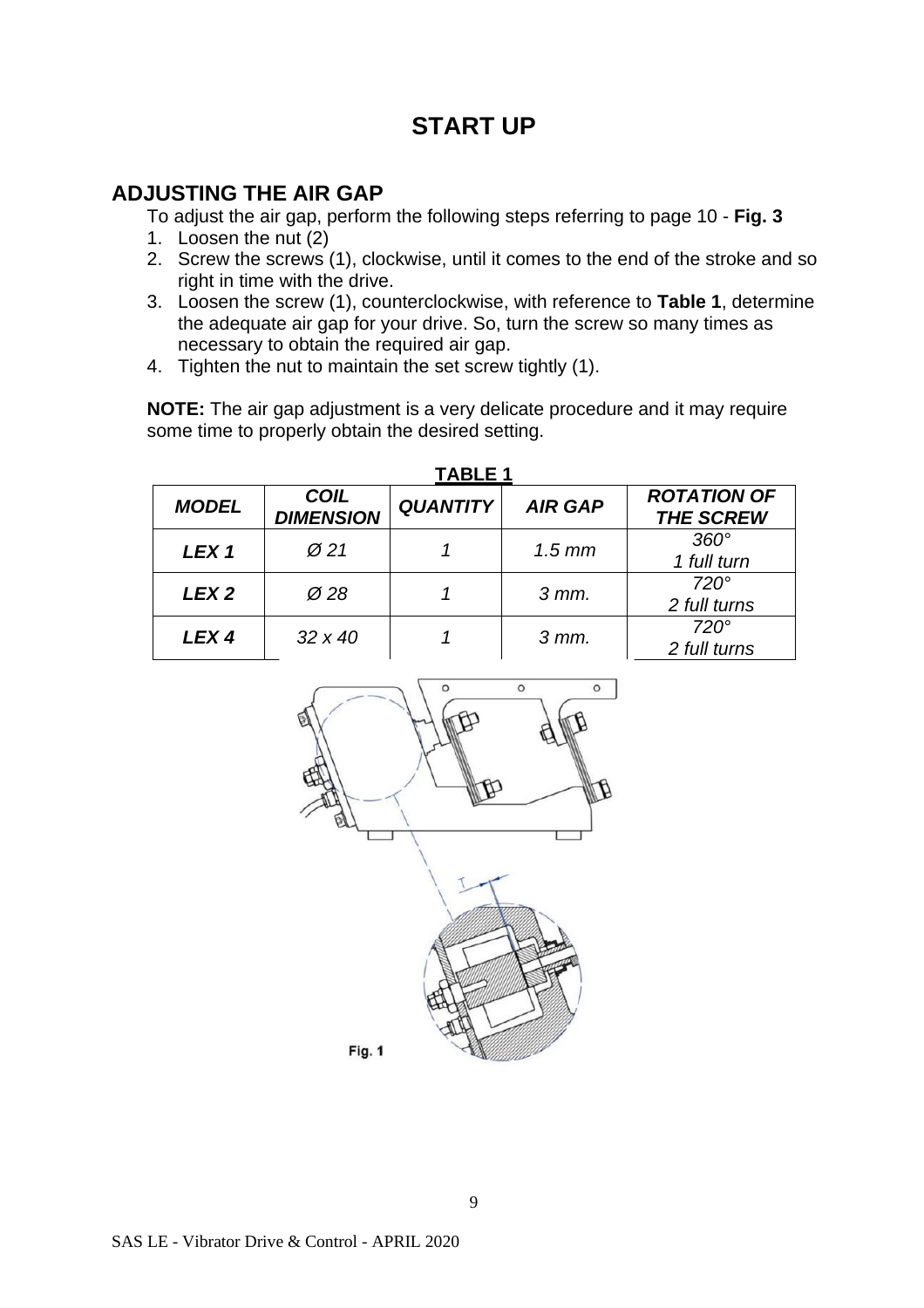



| <b>PART N°</b> | <b>COMPONENT</b>                         |
|----------------|------------------------------------------|
| 1              | <b>SCREW FOR AIR GAP SETTING</b>         |
| $\mathbf{2}$   | <b>SCREW LOCKING NUT</b>                 |
| 3              | <b>COVER SCREW</b>                       |
| 4              | <b>SEATING COIL COVER</b>                |
| 5              | <b>STATIC EQUIPMENT - VIBRATING BODY</b> |
| 6              | <b>TROUGH - MOBILE PART</b>              |
| 7              | <b>LEAF LOCKING SCREW</b>                |
| 8              | LEAF SCREW LOCKING NUT                   |
| 9              | <b>LEAF ASSEMBLY</b>                     |
| 10             | <b>ANTIVIBRATING FEET</b>                |
|                | POWER SUPPLY CABLE                       |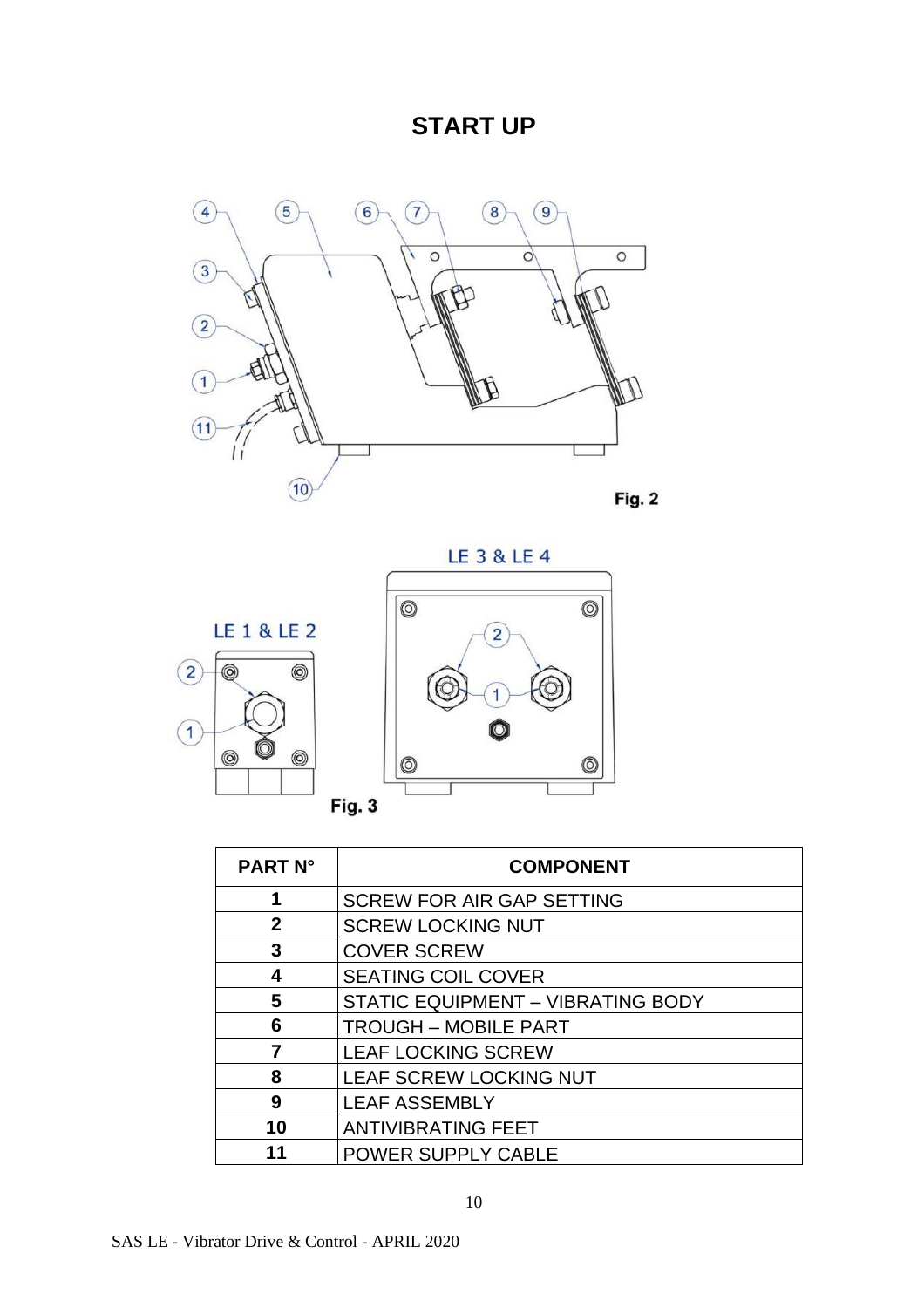#### **DRIVE STROKE**

Drive stroke is the distance the trough travels in one complete cycle of vibration and is measured from the upward limit of the vibrating stroke to the downward limit of the vibrating stroke.

The stroke can be measured by applying a stroke gauge sticker to the feeder trough. Be certain that the graduated lines on the gauge are parallel with the centre line of drive. The gauge can be applied at any point on the side of the trough, as close to the centre line of the drive as possible.

Under vibrations, a black "V" will appear on the gauge. The stroke of the unit can be read at the apex of the "V". The lines should appear solid black. If the lines are fuzzy and grey, it means that the graduated lines of the gauge are not parallel to the centre line of the drive.

#### **SETTINGS**

The dimensions of spring assembly (number and thickness) is necessary to modify the bearing of the drive.



**WARNING:** Disconnect the drive from the power supply before replacing springs.

Work on one spring assembly at a time, beginning with the rear spring stack. Make a note of the location and arrangement of each spring, spacer and clamp and remove the bolts which secure the leaf springs to the base, then the bolts which hold the springs to the trough mounting bracket.

Reassemble the spring arrangement in the reverse order of which it was removed, replace the cap screws by using torque values from **Table 2**.

| <b>MODEL</b>     | <b>ABSORPTION</b><br>(A) | <b>POWER</b><br>(W) | <b>LEAF</b><br><b>DIMENSIONS</b><br>(mm) | <b>LEAF</b><br><b>THICKNESS</b><br>(mm) | <b>SCREW</b><br><b>STOKE</b> |
|------------------|--------------------------|---------------------|------------------------------------------|-----------------------------------------|------------------------------|
| LEX <sub>1</sub> | 0.1                      | 13                  | $40 \times 48$                           | $0.75 - 1$                              | $7.5 N/m - M5$               |
| LEX <sub>2</sub> | 0.25                     | 37                  | 70 x 82                                  | $1,25 - 1,50$                           | $30 N/m - M8$                |
| <b>LEX4</b>      | 0.65                     | 68                  | $90 \times 98$                           | $2 - 2,25$                              | $70 N/m - M10$               |
|                  |                          |                     |                                          |                                         |                              |

**TABLE 2**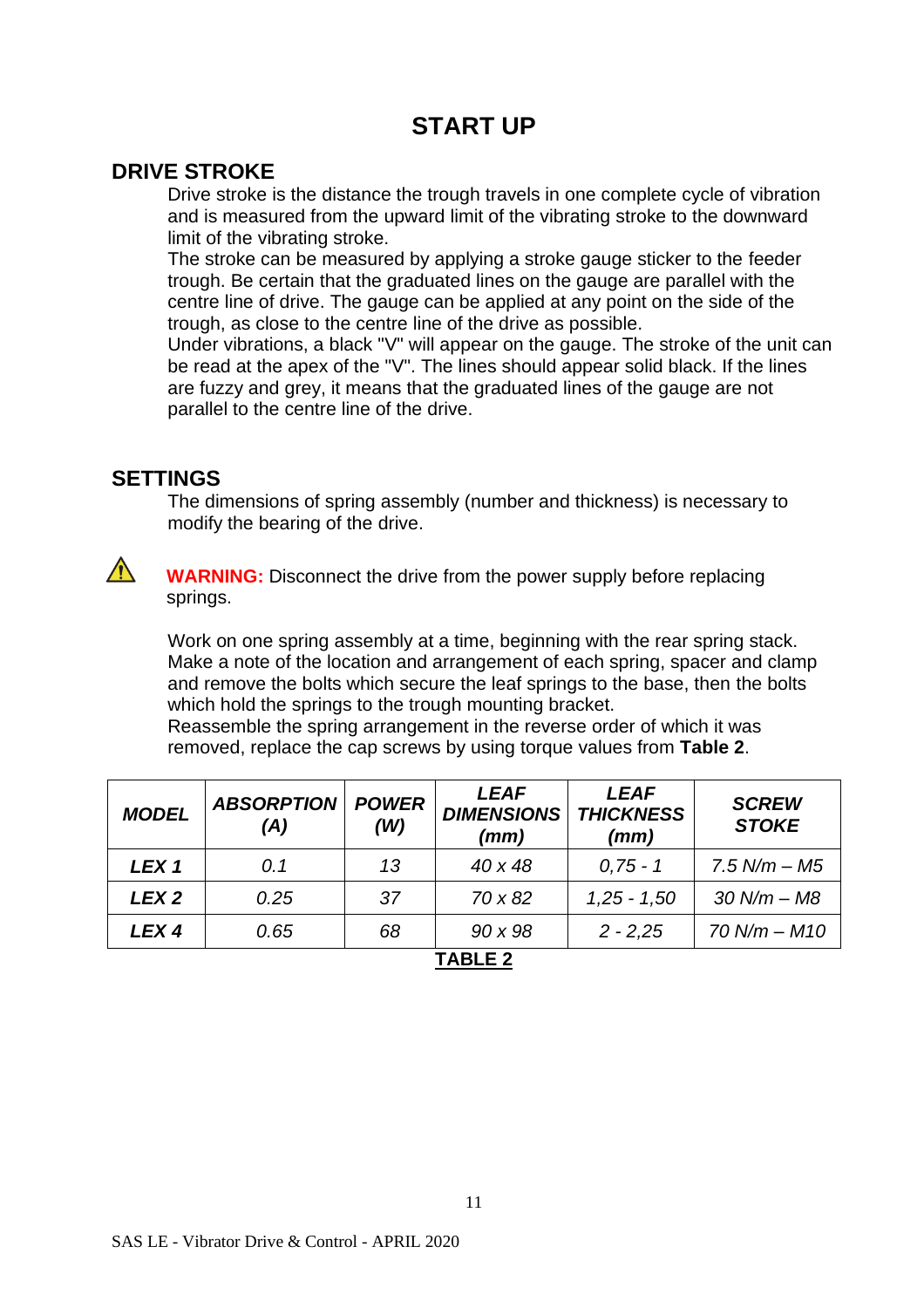#### **CLEANING**

 $\bigwedge$ 

**WARNING:** Before performing any maintenance work, disconnect the electrical power supply at the safety disconnect switch.

Due to their nature, some materials adhere to the trough surfaces. Trough buildup increases the dead weight to the driver pan and if permitted to build-up excessively, will alter the natural frequency of the feeder.

Material build-up on the trough should be removed daily. Look for material buildup at the rear of the feeder trough, particularly around the material output from the screw feeder.

Humidity build-up can be prevented by factory installation of electrically warmed covering of the leaf's.

Clean, dry, compressed air is recommended for general cleaning. Water is not recommended.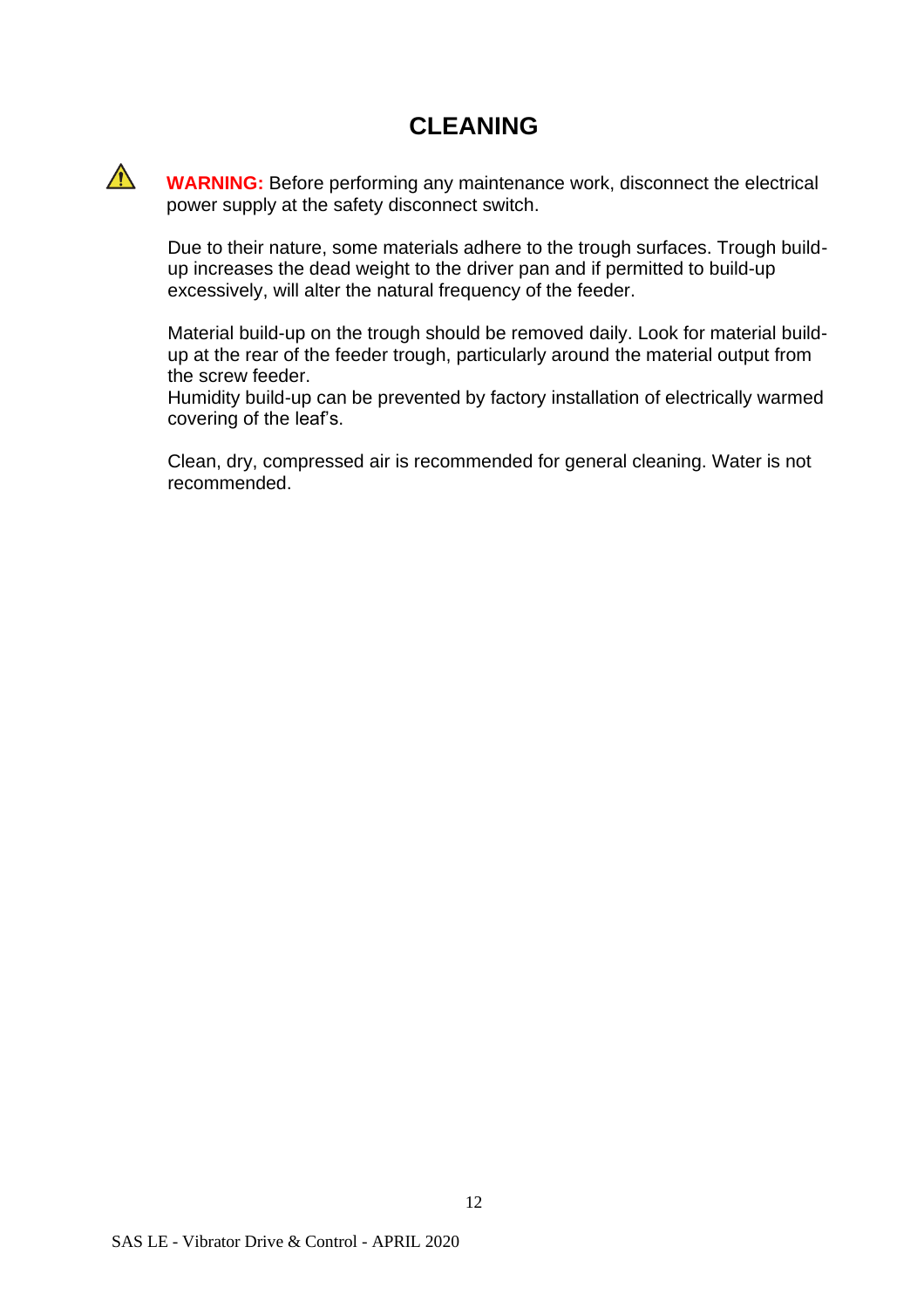#### **SERVICE**

**WARNING:** Before performing any maintenance work, disconnect the electrical power supply at the safety disconnect switch.

**NOTE:** Never oil the spring assembly, this might destroy the clamping effect of the spring pads against one another.

Under normal operating conditions drive coils run warm, but never too hot to touch.



 $\bigwedge$ 

**WARNING:** Any sign of excessive heat or burned components is an indication of trouble. At first notice of an overheating condition, immediately investigate and correct the cause. This could eliminate a potentially major component failure.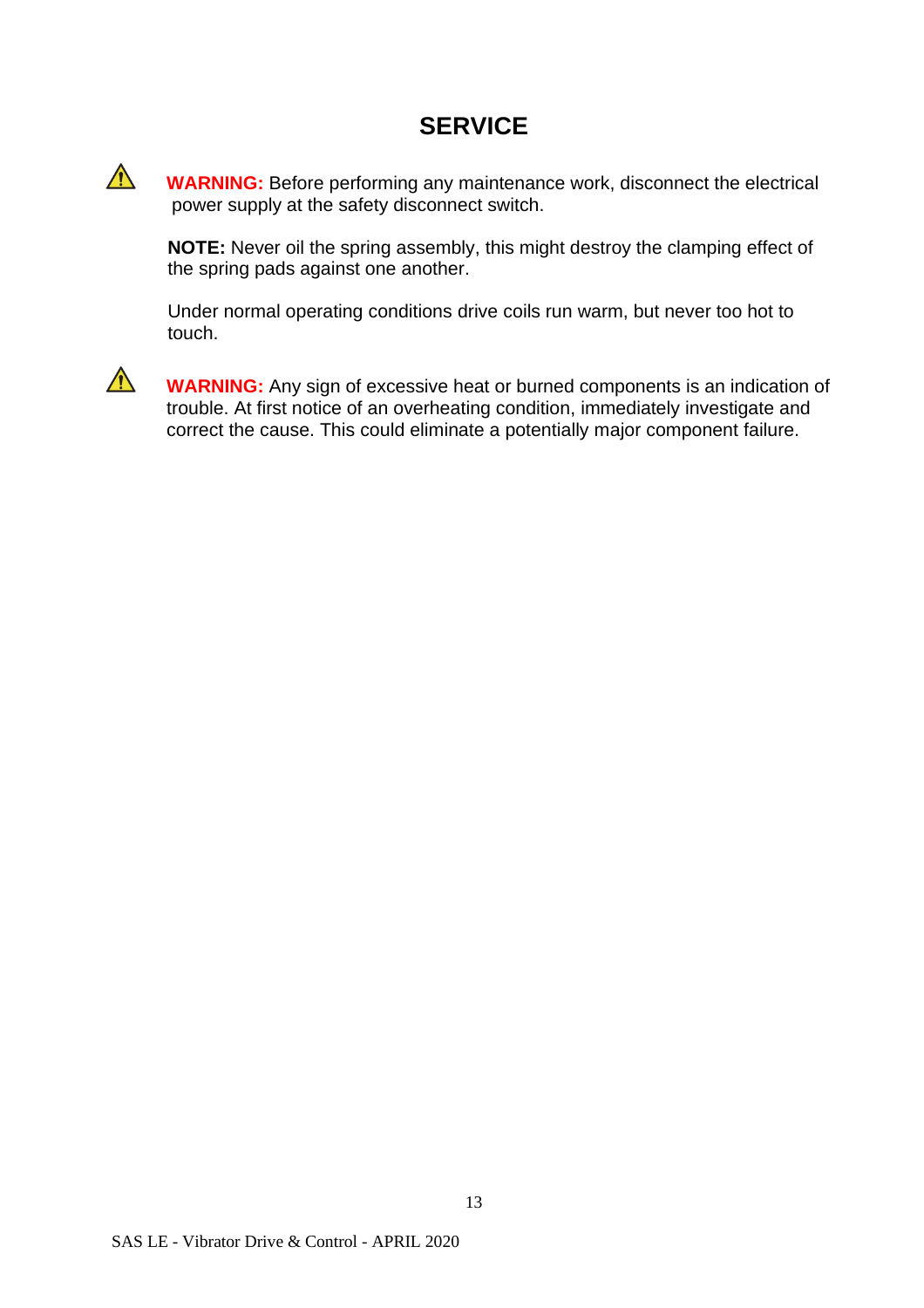## **TROUBLE SHOOTING**

In case of necessary repairs, take immediate action to avoid possible injury to personnel and damage to feeder parts from faulty operation. When ordering replacements parts, include all information given on the name plate.

| <b>PROBLEM</b>            | <b>PROBABLE CAUSE</b>                                                                          | <b>RESOLUTION</b>                                                       |  |
|---------------------------|------------------------------------------------------------------------------------------------|-------------------------------------------------------------------------|--|
| Feeder operates too fast. | Line voltage above<br>designated rating. High<br>voltage will cause a "striking"<br>condition. | Reduce line voltage as<br>designated.                                   |  |
|                           | Line voltage is below<br>designated rating.                                                    | Increase line voltage to reach<br>this designated on the name<br>plate. |  |
|                           | Unit comes in contact with<br>rigid object or surface.                                         | Isolate unit.                                                           |  |
| Feeder operates too slow. | Spring action may be<br>hampered.                                                              | Remove and clean<br>spring<br>assemblies.<br>Replace them.              |  |
|                           | Leaf springs are defective.                                                                    | Replace it.                                                             |  |
|                           | The tray is worn or cracked.                                                                   |                                                                         |  |
| Unit does not vibrate.    | The SCR within controller is<br>defective.                                                     | Replace it.                                                             |  |
|                           | No power to controller.                                                                        | Check for broken or grounded<br>lines.                                  |  |
|                           | Switch or fuse are defective.                                                                  | Replace them.                                                           |  |
| Unit fails to operate.    | The SCR within controller is<br>defective.                                                     | Replace it.                                                             |  |
|                           | Feeder coil is burned out or<br>grounded.                                                      | Replace it.                                                             |  |
|                           | Short circuit in wiring.                                                                       | Repair it.                                                              |  |
|                           | Winding on rheostat is open.                                                                   | Replace it.                                                             |  |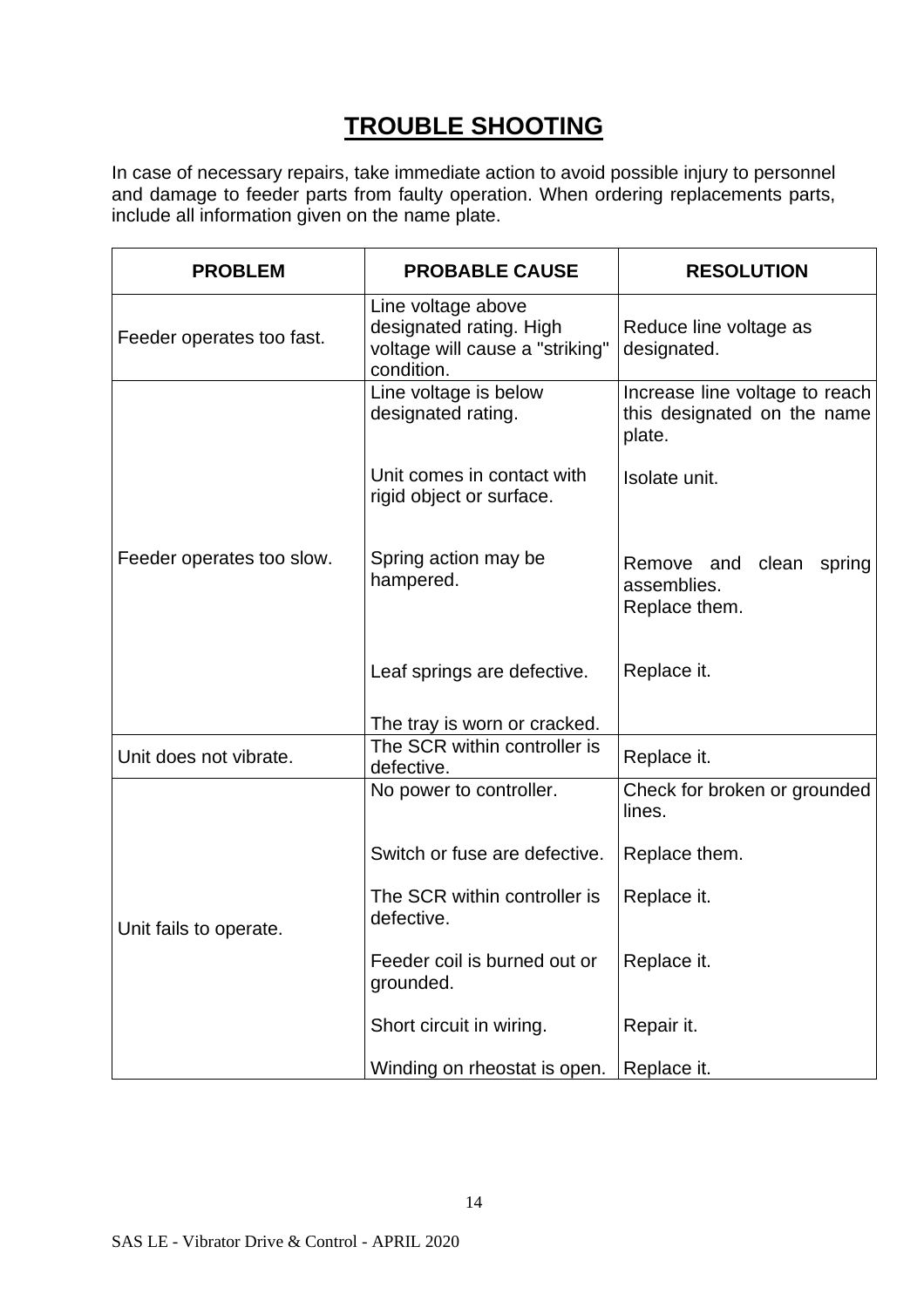## **SPARE PARTS**





| <b>REPLACEMENTS PARTS LIST</b> |                                         |                                          |                         |                                                  |  |
|--------------------------------|-----------------------------------------|------------------------------------------|-------------------------|--------------------------------------------------|--|
|                                |                                         | 1                                        | $\mathbf{2}$            | 3                                                |  |
| <b>MODEL</b>                   | <b>LEAF</b><br><b>THICKNESS</b><br>(mm) | <b>LEAF</b><br><b>SPRING</b><br>PART NO. | <b>COIL</b><br>PART NO. | <b>ANTI-VIB FEET</b><br>(NO.3 BLACK)<br>PART NO. |  |
| LEX <sub>1</sub>               | $0,75$ (3 ply)                          | LE 100-180                               | LE 100-086 (220v)       | LE 100-301                                       |  |
|                                | $1,0$ (4 ply)                           | LE 100-181                               | LE 100-085 (115v)       | (set of 4 feet)                                  |  |
| LEX <sub>2</sub>               | $1,25$ (5 ply)                          | LE 100-182                               | LE 100-088 (220v)       | LE 100-301                                       |  |
|                                | $1,50$ (6 ply)                          | LE 100-183                               | LE 100-087 (110v)       | (set of 4 feet)                                  |  |
| LEX <sub>4</sub>               | $2,00$ (8 ply)                          | LE 100-184                               | LE 100-114 (220v)       | LE 100-301                                       |  |
|                                | $2,25$ (9 ply)                          | LE 100-185                               | LE 100-113 (110v)       | (set of 4 feet)                                  |  |

#### **TABLE 5**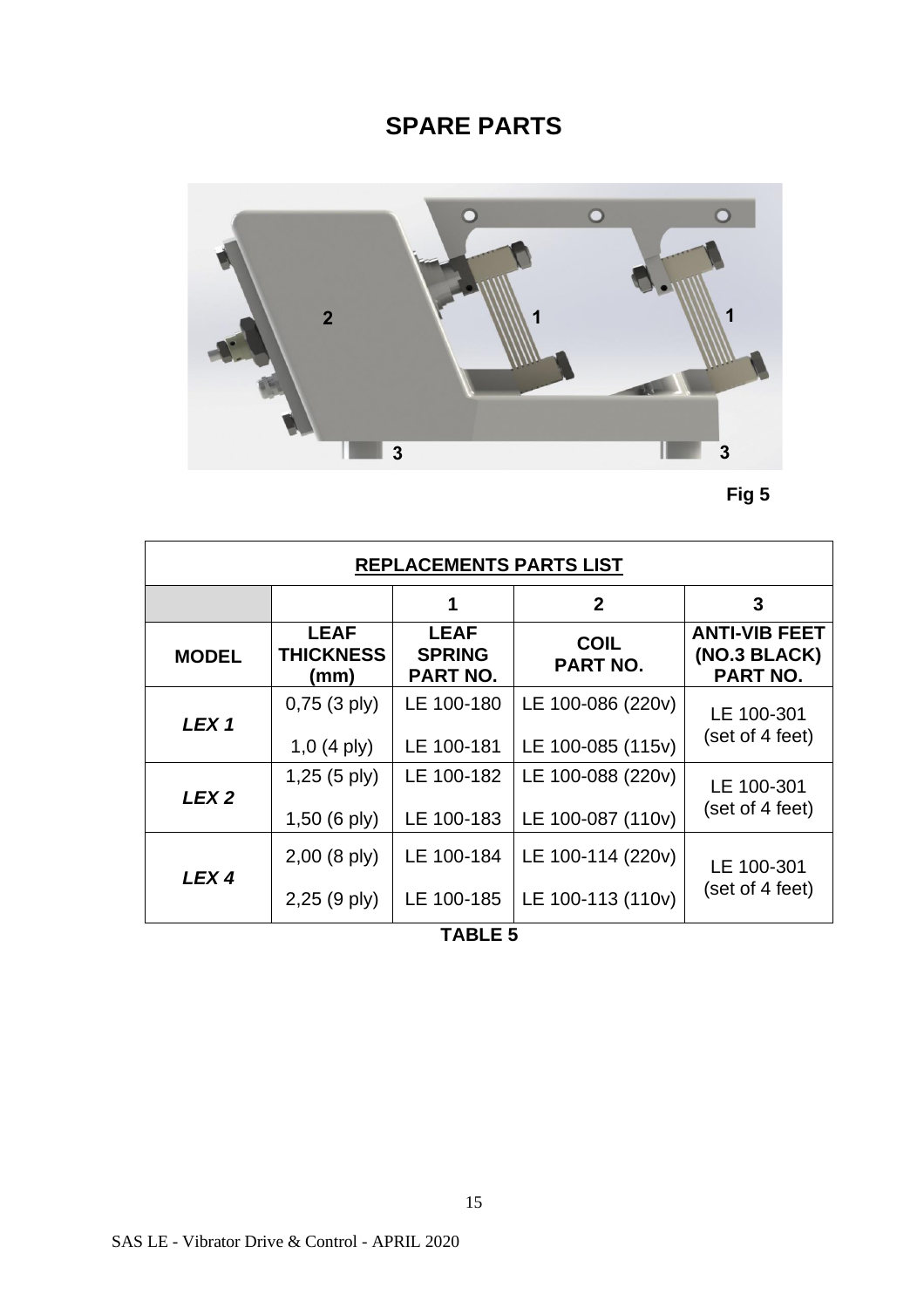## **DIMENSIONS**

| <b>MODEL</b>     | <b>WEIGHT</b> | A   | в   | С              | D         | Е         |           | G    | н   |    | J   | κ          |     |
|------------------|---------------|-----|-----|----------------|-----------|-----------|-----------|------|-----|----|-----|------------|-----|
| LEX <sub>1</sub> | 4.6 kg        | 110 | 75  | <b>NA</b>      | <b>NA</b> | <b>NA</b> | <b>NA</b> | NA   | 40  | 25 | 76  | N/A        | N/A |
| LEX <sub>2</sub> | 13.1 kg       | 145 | 122 | M <sub>8</sub> | 15        | 65        | 50        | 12   | 80  | 45 | 95  | 75<br>80   | 142 |
| LEX <sub>4</sub> | 26.2 kg       | 175 | 178 | M10            | 20        | 77.5      | 77.5      | 12.6 | 100 | 60 | 120 | 100<br>120 | 195 |

| ⊐<br>u.<br> |
|-------------|
|-------------|

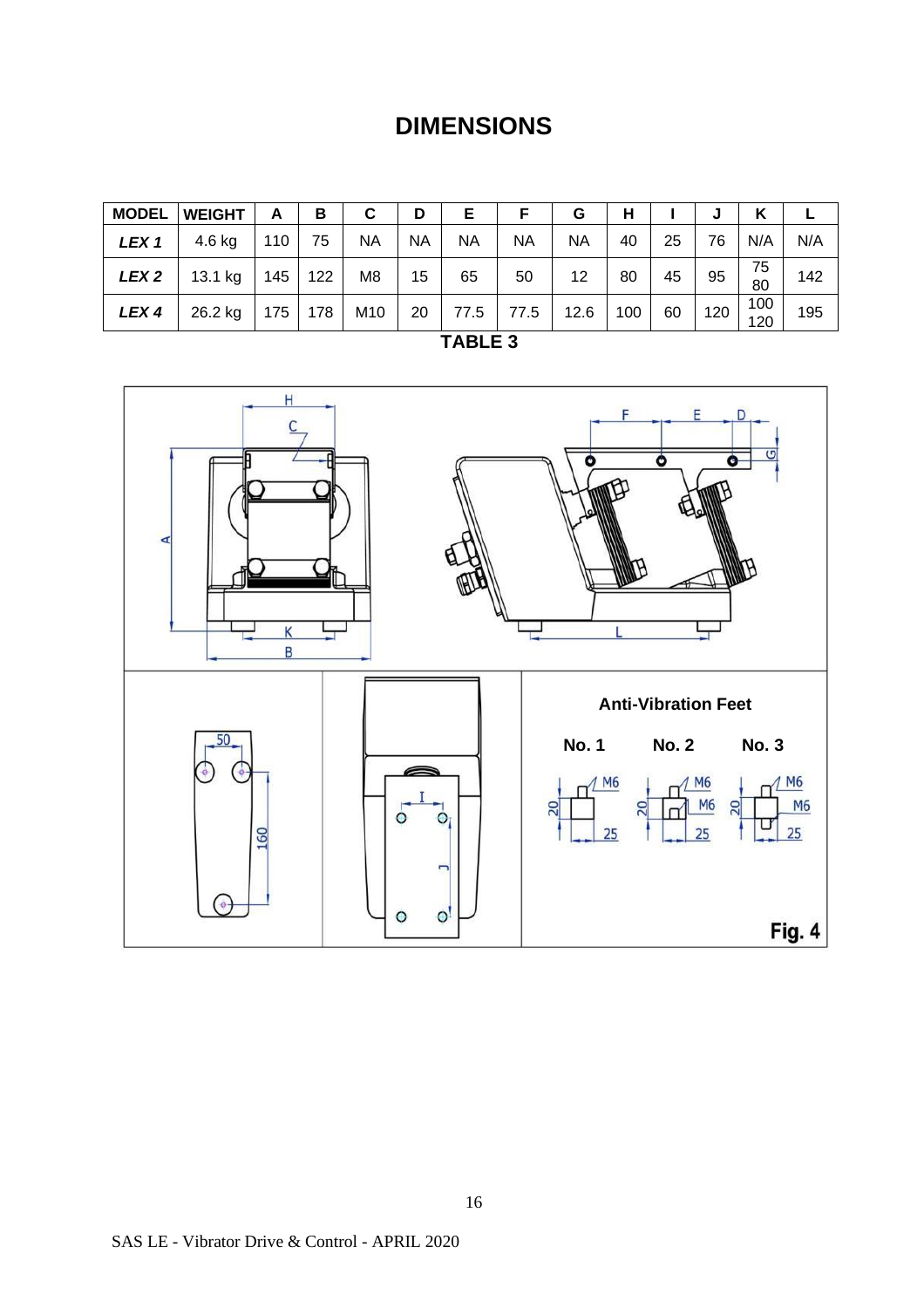## **TECHNICAL SPECIFICATION**

#### **WORKING CAPCITY**

| <b>MODEL</b>     | <b>TRAYS ALLOWED MAX.</b><br><b>WEIGHT (INDICATIVE)</b> | DELIVERY*<br>(INDICATIVE) |
|------------------|---------------------------------------------------------|---------------------------|
| LEX <sub>1</sub> | $2$ kg                                                  | $0,6$ T/h                 |
| LEX <sub>2</sub> | 3 kg                                                    | $2$ T/h                   |
| LEX <sub>4</sub> | $10$ kg                                                 | $7$ T/h                   |

#### **TABLE 4**

*\* = Calculated with sand density 1,6 t/m³.*

#### **ELECTRICAL CONTROLLER**

| Tension of Feeding:       | 115/230 V $\pm$ 5% - 50/60 Hz      |
|---------------------------|------------------------------------|
|                           |                                    |
| Consumption:              | 1,5 W max                          |
|                           |                                    |
| <b>Current Max:</b>       | 3,15A (RMS)                        |
|                           |                                    |
| Load Min:                 | 50 mA (RMS)                        |
|                           |                                    |
| Frequency of Vibration:   | 3.000/6.000 v/min. (50 Hz) RC-AC   |
|                           |                                    |
| Time of Ramp:             | 0,2 sec. / 2 sec. (modifiable)     |
|                           |                                    |
| Regulation Min.:          | $80 V \pm 30\%$                    |
|                           | 220 V - 30%                        |
| Regulation max:           |                                    |
| On/Off                    | free voltage contact               |
|                           |                                    |
| Degree of Protection:     | IP55 in box (IP65-NEMA4-4X)        |
|                           |                                    |
| Temperature of Storage:   | $-15^{\circ}$ C / +80 $^{\circ}$ C |
|                           |                                    |
| Temperature of Operation: | $-5^{\circ}$ C / +55 $^{\circ}$ C  |
|                           |                                    |
| European Norms:           | <b>EMC CE</b>                      |
|                           |                                    |
| Guarantee:                | 1 year (from date on circuit)      |
|                           |                                    |
| Version                   | PV R3FCX Z2 STD                    |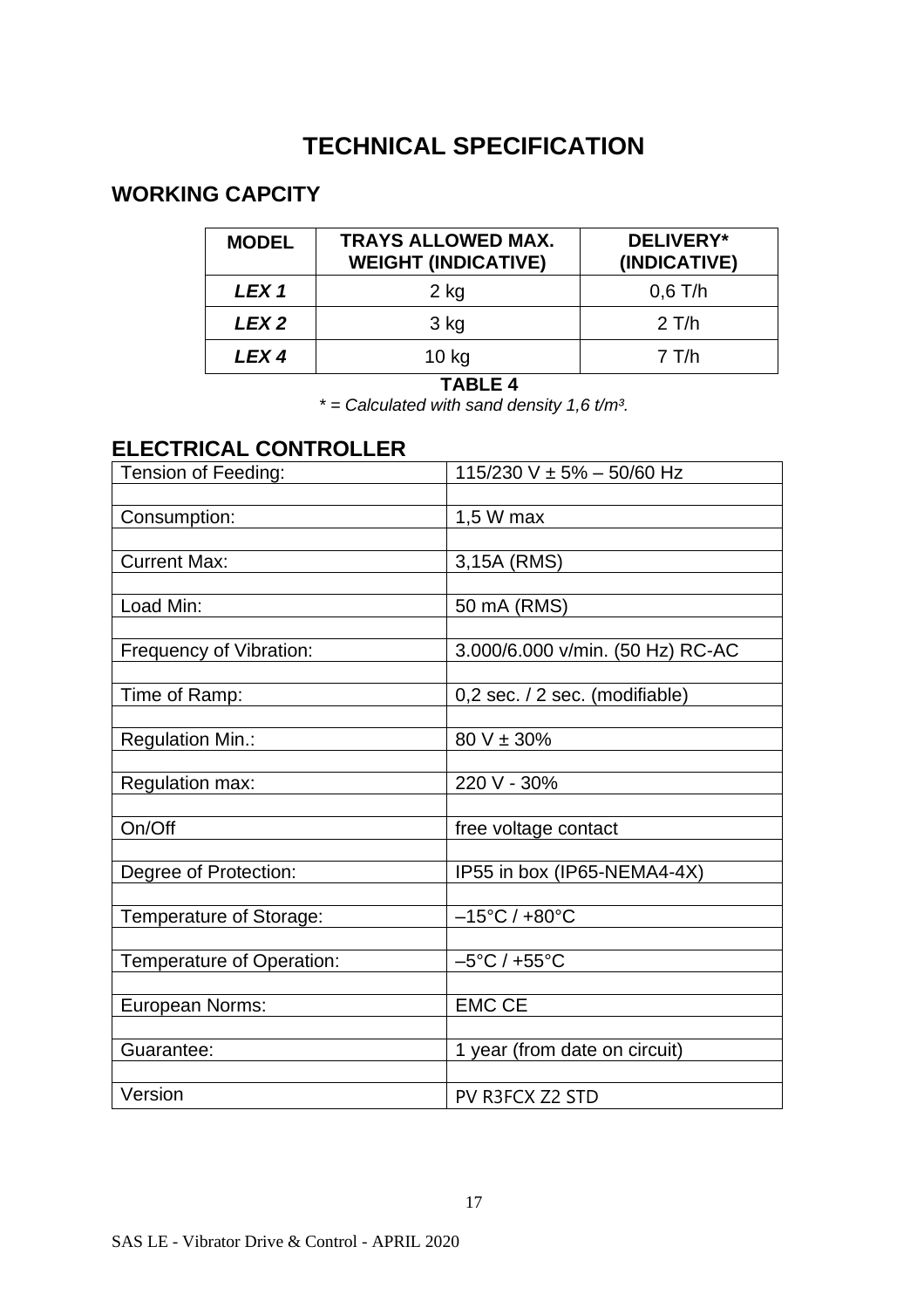## **WARRANTY**

Dear Customer,

Thank you for buying a SAS products and systems. Every care has been taken, from design to manufacture, to ensure that this product gives you complete satisfaction.

Spice Application Systems Ltd guarantees that all equipment manufactured by them will be free from defective workmanship or materials for a period of 12 months or 3000 working hours, from the date of delivery of the equipment, whichever comesfirst.

We will rectify any manufacturing or material defects by means of suitable repair or supplying a replacement part.

Always providing that:

- Any such defect(s) is reported in writing, within the 12-month period.
- All equipment is installed, operated and maintained in accordance with specific recommendations of Spice Application Systems Ltd and good industry practice.
- Spice Application Systems Ltd supplies all spare parts and consumable items.
- Consumable spares are inspected frequently and replaced as necessary. The life of these varies with the application and they are not guaranteed for any specific period.
- Maintenance spares are inspected and replaced if necessary every 12 months or 3000 operated hours, whichever is sooner.
- Any consequential loss, however caused is expressly excluded from this guarantee

Spice Application Systems Ltd will not be liable for any repairs or replacements (including labour costs) without our written approval.

Spice Application Systems Ltd gives no performance guarantees, unless specifically indicated in our proposal. The effects erosion, corrosion and general wear and tear are specifically excluded.

Spice Application Systems Ltd reserves the right to amend or change specifications, as part of their continuous development policy.

#### **We make no other guarantee or representation whatsoever, expressed or implied.**